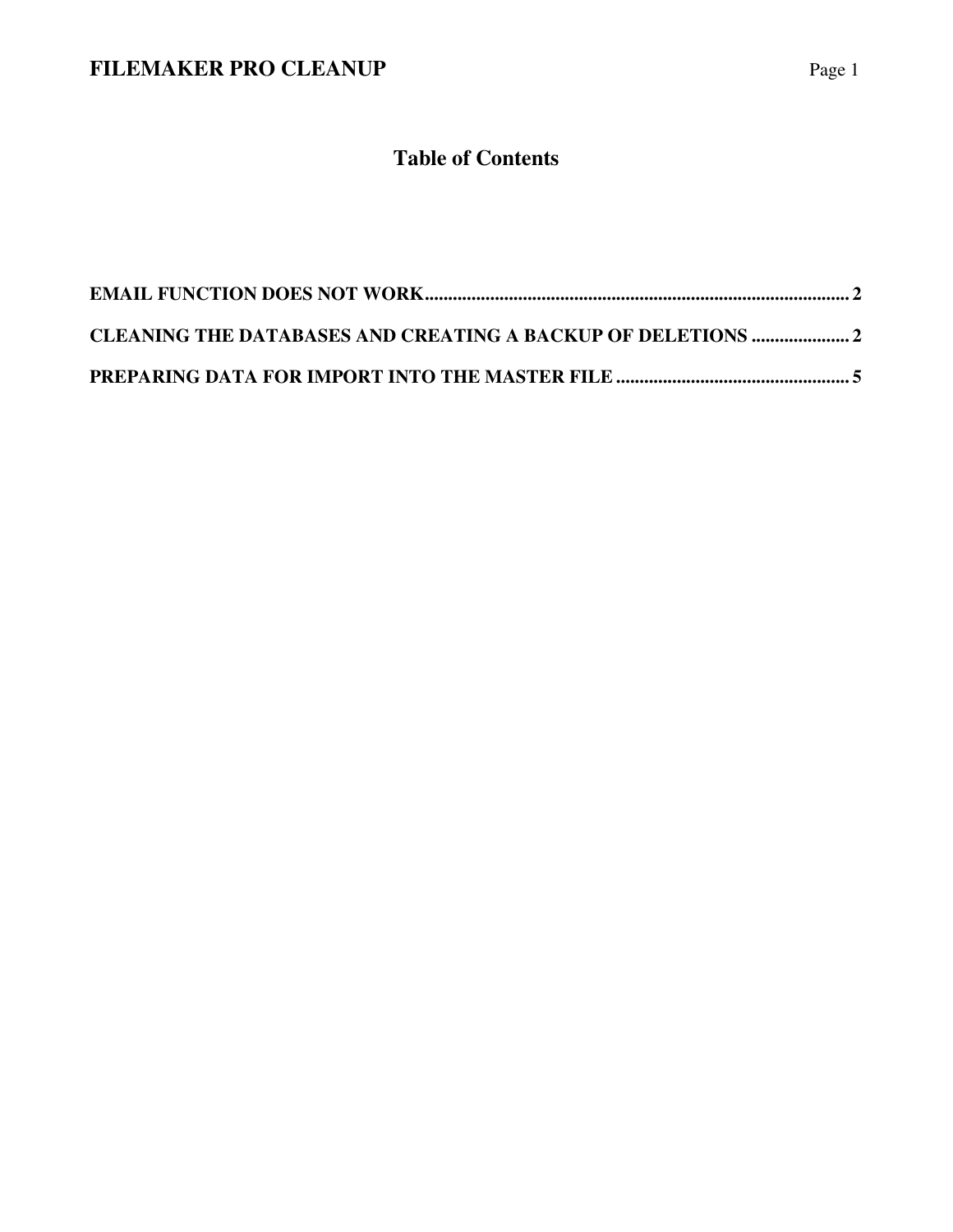### **Email Function Does Not Work**

While not professional looking, this method at least gets the surveys to the participants.

- 1. In Filemaker Pro, click **File, Export Records**.
- 2. At the top of the dialog box enter a name for the .csv file and select the folder of the list that is not working. Click Save.
- 3. Click **Clear All**. Scroll through the fields on the left and select **ScontactEmail**. Click **Move**, then click **Export**.
- 4. If the email sent anything, open the sent email and move the .pdf survey to the Desktop. Rename it [List Name] Survey.pdf.
- 5. If the email did not send, recreate the survey in Word then save it as a .pdf file. Note that in Filemaker, the survey is a Word document in a text box with two picture files, one for the newspaper's logo and one for the newspaper's title. Copy the Word document part into a blank Word document, then copy each of the pictures into the Word document and arrange them as needed. Save the file then use Adobe to convert it to a .pdf file.
- 6. In Entourage, start a letter. Put your email in the To.
- 7. Open the .csv file. Delete any blank lines. Copy the email addresses into BCC.
- 8. For Subject, enter Newspaper Name "[Survey Name] Inquiry "
- 9. For the Body, copy the email body from the list database.
- 10. Send the survey.

#### **Cleaning the Databases and Creating a Backup of Deletions**

As noted in the **List Hints** document, if you don't have a contact name, phone, fax and email then you don't have a viable record. If an email is missing, when you send the surveys by email, the system hits the missing email and stops the whole send process because it (the system) can't determine where to send the blank. Although you can eliminate sending an email to a company without an email address (**Survey Contact** layout, **Sendby** field, uncheck **Email**), you'll never know if the listed contact is good because a fax to a non-existent employee will just get thrown out. Therefore, emails are essential.

I've found the steps below to be the most efficient for cleaning a database because you don't check things that may already be correct. It doesn't have to be done this way as long as the objective of a database with correct contacts and email addresses is reached.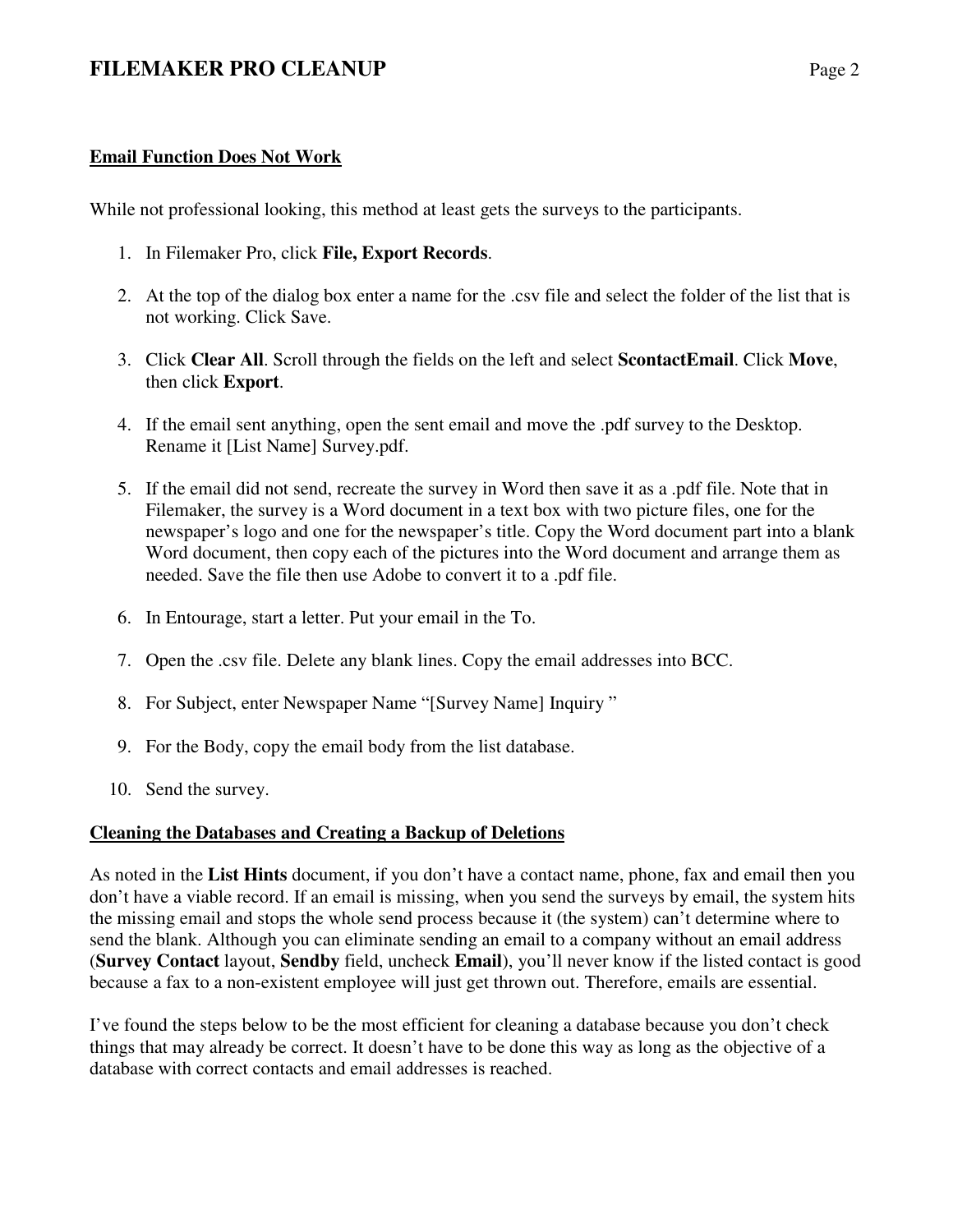- 1. Delete the duplicates.
	- a. Sort the Survey Contact list by **BusinessName** to find and eliminate duplicates. Note that some duplicates will have different addresses that are both wrong so don't delete either until you've verified information either through their web site or by calling.
	- b. If one of the duplicates has an email address, delete the one without the email address. If the email address is good, the contact may return the survey and you can update the address, etc. from the survey. If the email address is bad, you can update the information when you research the bounced email address after sending out the surveys.
	- c. If there is no email address, delete the duplicate with the least information.
- 2. Once the duplicates have been deleted, verify the office address, phone, etc. through the company's web site.
	- a. The company's URL might be in the **Data Entry** layout; check there first.
	- b. If there is no URL in the record, search the Internet by typing the company name in quotes. This usually, but not always, brings up the URL while restricting the many hits you'll get without the quotes.
	- c. If no URL appears but you think the company should have one, search the company's name on Nexis for the URL to ensure you've touched all bases.
- 3. If an URL is found, and the company has a local office,
	- a. Enter the address, phone and fax numbers in both the **Survey Contact** layout and the **Data Entry** layout.
	- b. If there are Top Executive, Marketing and/or Human Resources names, enter those in the **Data Entry 2** layout. The address and phone numbers for the **Data Entry 2** layout are not needed as they are never used in the survey reports or in the on-line version of the survey reports. Call the company for the local contact and their email address.
	- c. If the company will not provide a contact and email address, get the person's name who is making that decision then mark the company for deletion as follows.
		- i) In the **Survey Contact** layout type a **#** in front of the business name in the **BusinessName** field.
		- ii) In the **Notes** field, same layout, note the date and *Refused to provide contact per [name]*.
- 4. If information on the website indicates no local office and the survey conclusion is based on there being a local office, mark the company for deletion per 3. c. In the **Notes** field, enter the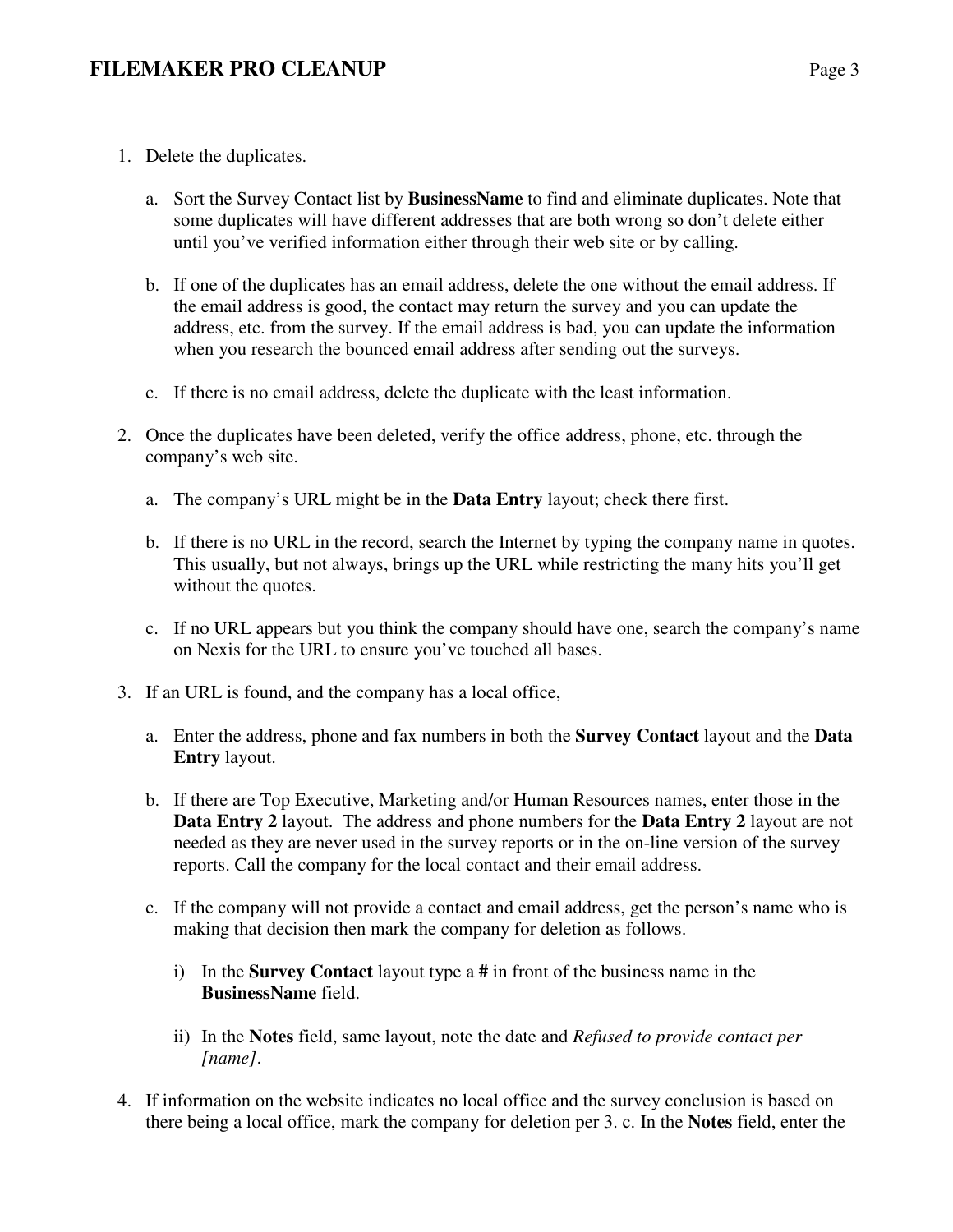# **FILEMAKER PRO CLEANUP** Page 4

date and *No local offices*.

- 5. If no URL, mark the company for deletion and in **Notes**, enter the date and *No web site*. While a company might exist with an office or offices in our area, if it has no web site, the probability it will be big enough to be noted in the survey is pretty remote. Since it is pointless to send a survey, mark the company for removal from the database.
- 6. Check websites for companies that have email addresses but do not have phone and fax numbers. You need the phone numbers to check on bounced emails.
	- a. Sort the database by **ScontactEmail** and **BusinessName**. This puts all the existing emails at the bottom in alphabetical order.
	- b. Check the **Data Entry** layout for address, phone, and fax. If they are there, copy the information to the **Survey Contact** layout.
	- c. If the information is not there, follow steps 2 through 5.
- 7. Check the email addresses against the Bounced List (**Editorial/Survey Files Need Clean Up/Email Rejects.xls**). This list was developed when we sent emails from a number of the databases for two completed surveys. Checking gives you a head start on emails that will bounce.
	- a. For bounced emails, call the company for the new contact information.
	- b. If you are trapped in an electronic answering system, try the company's web site.
	- c. If you leave messages asking for the new contact and no one responds, mark the record for deletion and note the reason in **Notes** (date and *no response to contact request*).
- 8. When all the email address companies have been "cleaned" sort the list by **BusinessName** and check the companies without email addresses using the same techniques as outlined above.
- 10. Once the database has been "cleaned" place the cursor in the **BusinessName** field and use **View, Find** to find the marked records. Enter the criteria as "#"\* (that's quote pound quote asterisk). Press the Enter key and all the marked records will appear.
- 11. Export the records to an Excel worksheet.

## a. **File, Export**.

- b. Click the drop-down list at the Type dialog box and select **WKS.**
- c. Type the name as [List] Deletes. Click **Save**.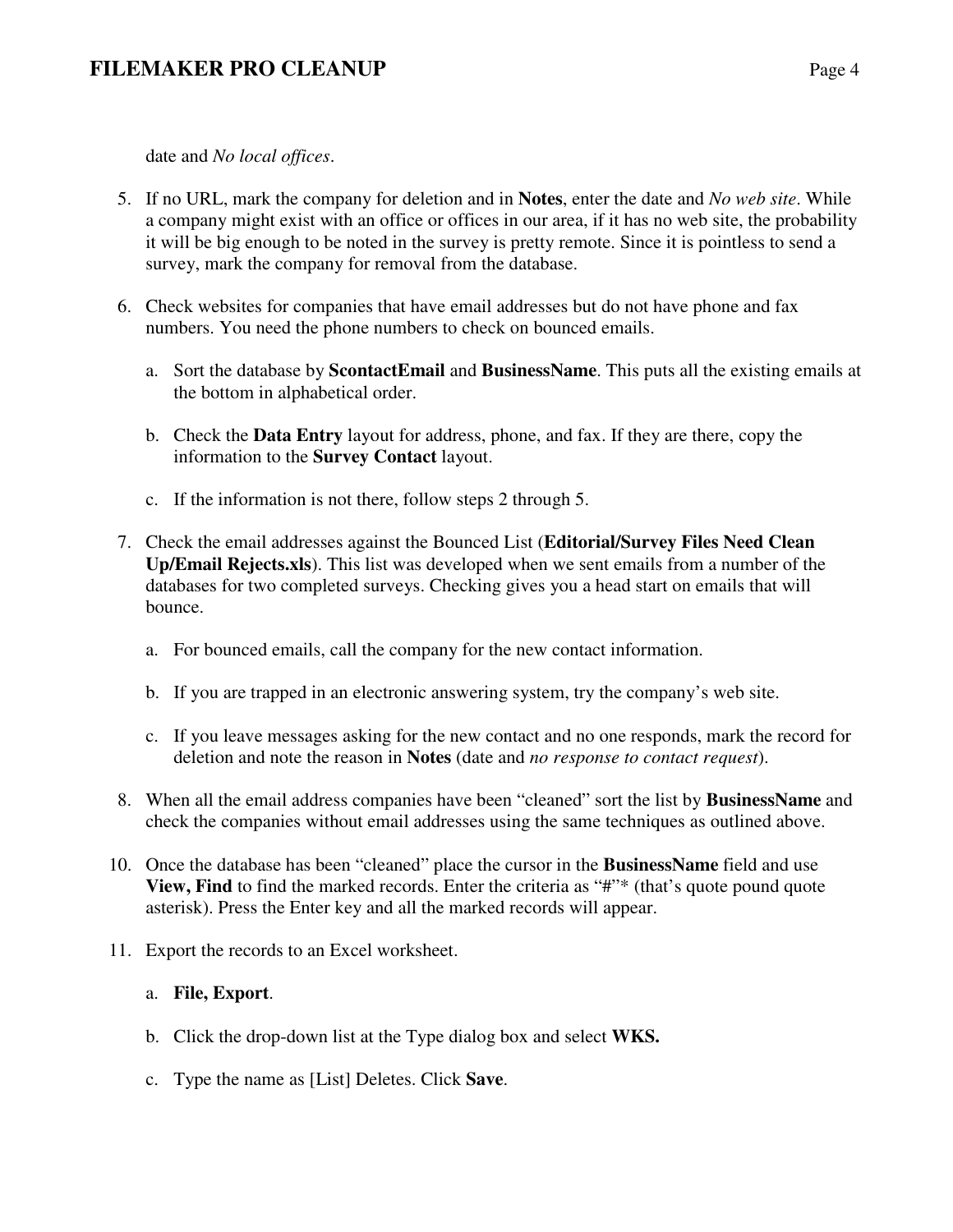# **FILEMAKER PRO CLEANUP** Page 5

- d. Click the **Move All** button then **Export**.
- e. Open the file in Excel and resave as a Microsoft Excel Worksheet (found at the top of the list of file types). This is to avoid the run around you get when trying to save in anything else but Excel format.
- 12. In Filemaker Pro, click **Records, Delete Found Records**.
- 13. Prepare the database for the new surveys by deleting the old data used for the previous year's surveys. Delete the data by selecting the field in the first record, deleting the contents, pressing Apple = then clicking **Replace**. Do this for the data fields in the **Data Entry** layout and, in the **Survey Contact** layout, the dates in **FaxSentDate** and **EmailSentDate**.
- 14. Check the **Notes** record by record and delete references to leaving messages and other information not pertinent to the record (i.e. do not delete someone's name and/or cell phone number).
- 15. After you send the surveys via email, you will probably have a number of "bounces" to check out. Update the records as needed, including addresses, new phone numbers, etc. If you find more businesses need to be deleted, follow the above steps EXCEPT resaving the WKS file as an Excel file. Open the main Excel file for the List and the new WKS file and copy the newly deleted records from the WKS file into the main Excel file. Then delete the WKS file.

#### **Preparing Data for Import into the Master File**

Some surveys are developed or updated from data downloaded from the net usually as an Excel spreadsheet or a text file. This data must be properly formatted for it to import correctly into the Filemaker Pro **Master** table or the individual survey table if the old system is still in use. Note that these instructions are premised on the concept that data coming from Nexis and other companies such as Dun & Bradstreet is not always current.

**DO NOT** import data into the **Master** for companies already in the database. If the imported data has blank fields it will delete data already in the database. If a company name has even a period out of place, it will create a duplicate record. Input the data manually. However, if the import is to add new companies or create a new database, use the following steps to prepare the data.

- 1. Open the data file in Excel. (It's easier to clean data in Excel than Filemaker Pro.) If the data is a text file (.txt), **NOTE HOW THE DATA ELEMENTS ARE SEPARATED**. During the process, an Excel dialog screen displays data separators and a sample of the data. The default separator, **Comma**, is checked. Look at the data to verify that the separator is a comma. If not, uncheck the comma and check or enter the correct separator.
- 2. Compare the downloaded companies to the Excel spreadsheet that holds the names of companies deleted while cleaning the database being updated or the deleted company Excel spreadsheets for other databases similar to this survey. In the download file, delete any companies found in these other spreadsheets by highlighting the rows and clicking **Edit**,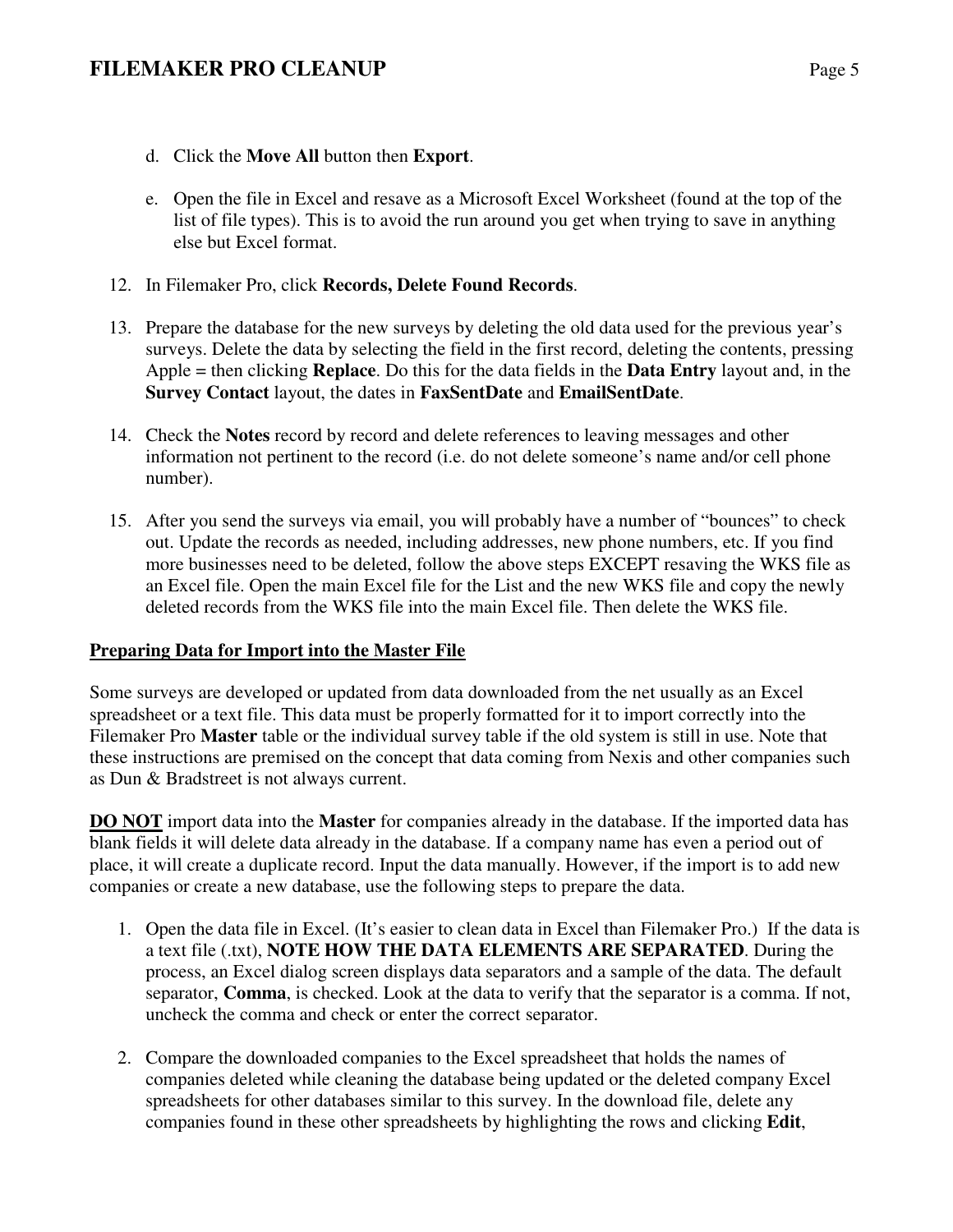## **Delete**.

- 3. Compare the downloaded companies to the **Master** for duplicates. If the duplicates have been added to the **Master** recently, delete the duplicate in the spreadsheet. If the duplicate in the **Master** is more than nine months old, check the company's web site to see if you can verify which record is accurate or call a contact in the downloaded file to see if they are current. *Note that some companies will have duplicates in the Master because their address and/or contacts are list dependent. When in doubt, DO NOT delete.* Based on the results of contact verification, leave the Master record as is or manually update it from the download file. Then delete the company data in the download file.
- 4. In the download spreadsheet, each row must be a complete record for one company. For example, when company data is downloaded from Nexis, everything about the company, including URL, revenue, number of employees, description, etc. is displayed in the top row. Usually the top executive is also in this top row. That is the company record. Other company executives are displayed on rows under the main one. If all these rows were imported into the **Master** you would have multiple records for the same company. Therefore data on the Marketing, Human Resources and Survey Contacts has to be moved into the top row with the other data. If the data is as described, continue with these instructions. Otherwise go to step 4.
	- a. Insert columns for the Contacts noted above and name each field with the field names in the **Master** (**MktgContactFirst**, **MktgContactLast**, etc.)
	- b. Move or retype the names to the appropriate column on the same line as the business data. Separate first name from last, etc. Move only the needed names. Delete the rest by deleting the rows they are on.
	- c. After the above step has been completed for ALL companies in the dataset, separate the top executive's name into First, Middle, Last, Suffix by inserting three columns to the right of the name.
		- i) Highlight the **Executive names** column by clicking the top of the column. On the menu, click **Data, Text to Columns**. A screen displays with **Delimited** checked. Click **Next**.
		- ii) The screen displays a check next to **Comma**. Uncheck that and check **Space**. Click **Next** then click **Finish**.
		- iii) Most of the last names will be in the second column. This is the **Middle Initial** column so move all the last names to the next column. Highlight a group of last names then move the pointer until a hand appears. Hold down the left mouse button and move the names to the right.
		- iv) Label the columns with the **Master** field names for **TopContact**.
	- d. When each row is a complete record (business name, address, etc.) delete any blank rows between the heading and the first record. Then highlight all the data and sort on the first